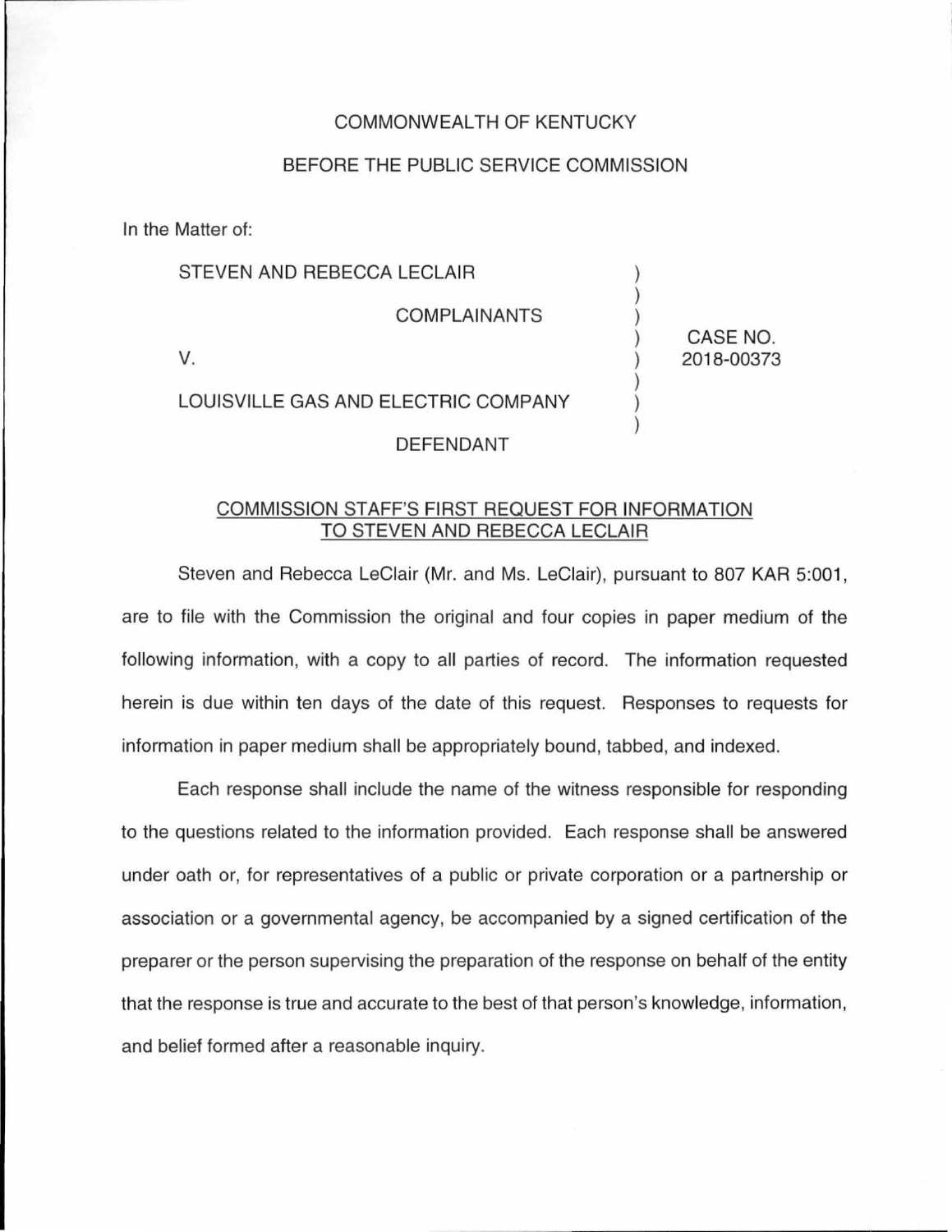Mr. and Ms. LeClair shall make timely amendment to any prior response if Mr. or Ms. LeClair obtain information which indicates that the response was incorrect when made or, though correct when made, is now incorrect in any material respect. For any request to which Mr. or Ms. LeClair fail or refuse to furnish all or part of the requested information, Mr. or Ms. LeClair shall provide a written explanation of the specific grounds for its failure to completely and precisely respond.

Careful attention shall be given to copied material to ensure that it is legible. When the requested information has been previously provided in this proceeding in the requested format, reference may be made to the specific location of that information in responding to this request. When applicable, the requested information shall be separately provided for total company operations and jurisdictional operations. When filing a paper containing personal information, Mr. and Ms. LeClair shall, in accordance with 807 KAR 5:001, Section 4(10), encrypt or redact the paper so that personal information cannot be read.

1. Refer to the complaint in which you state that there was no electric service at 6003 Kavanaugh Lane and that this was confirmed by the Louisville Gas and Electric Company (LG&E) high bill inspector.<sup>1</sup> Provide any reports or written confirmation you have from LG&E, which confirm there was no electrical service at 6003 Kavanaugh Lane.

2. Refer to the complaint in which you state that you have evidence that there were no wires ever installed at the residence.<sup>2</sup> Provide a copy of all such evidence.

<sup>&</sup>lt;sup>1</sup> Complaint at 2.

 $2$   $Id$ .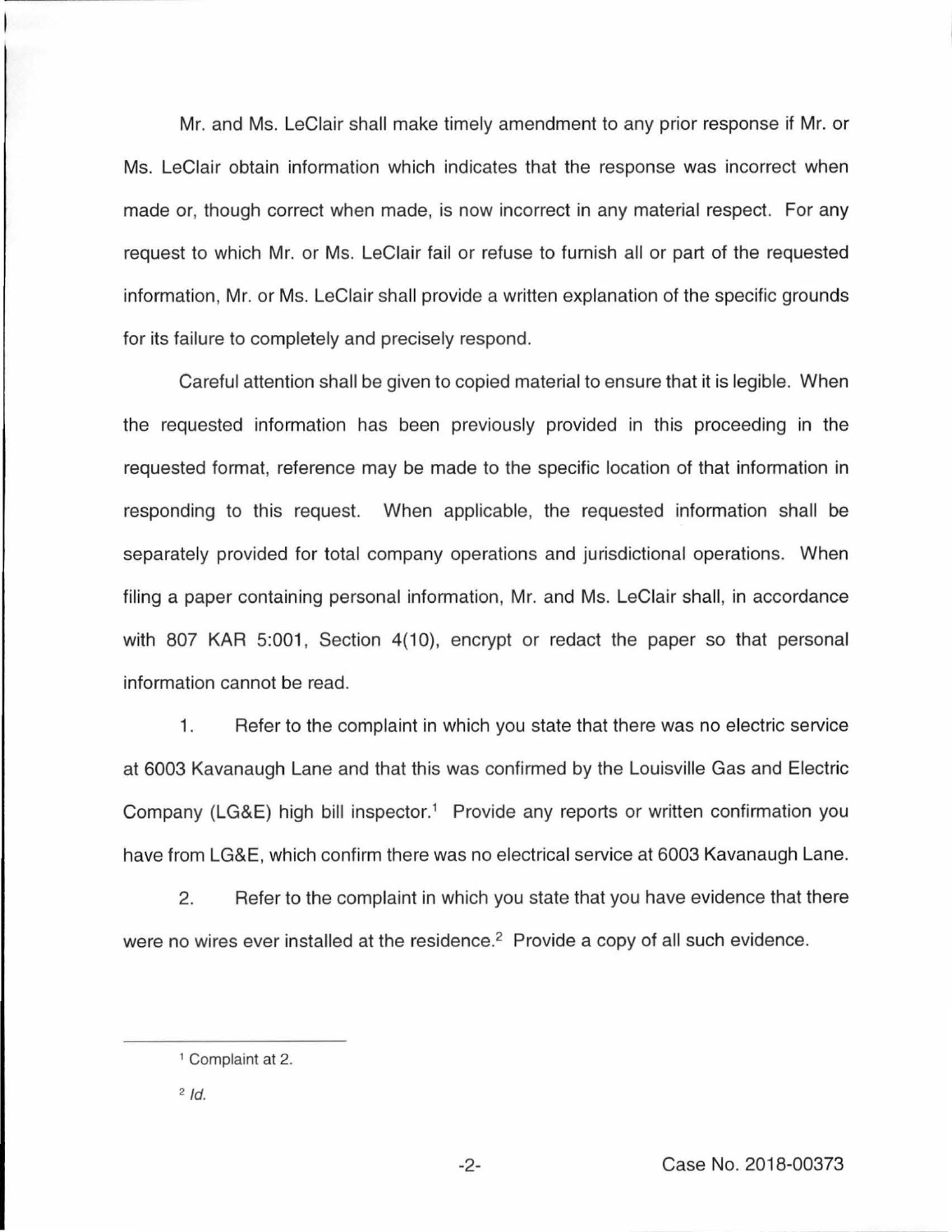3. Refer to the complaint in which you state that the "state Electrical and Electrician" can state there were no wires in the residence.<sup>3</sup> Provide a copy of any reports or other writings regarding 6003 Kavanaugh Lane that may be in your possession from any electricians. Provide the contact information for any such electricians.

4. State whether there has ever been wiring or electrical service at 6003 Kavanaugh Lane and if so, provide when the wiring was removed and when the electrical service began and ended.

5. Refer to the complaint in which you state that the desired relief is for the bill to be canceled.<sup>4</sup> State with specificity the amount and the date of the bill or bills for which you are requesting cancellation.

<u>Llwen R. Pun</u>

Executive Director Public Service Commission P.O. Box 615 Frankfort, KY 40602

 $\overline{DATED}$  **APR 1 1 2019** 

cc: Parties of Record

 $3/d$ .

 $4/d$ .